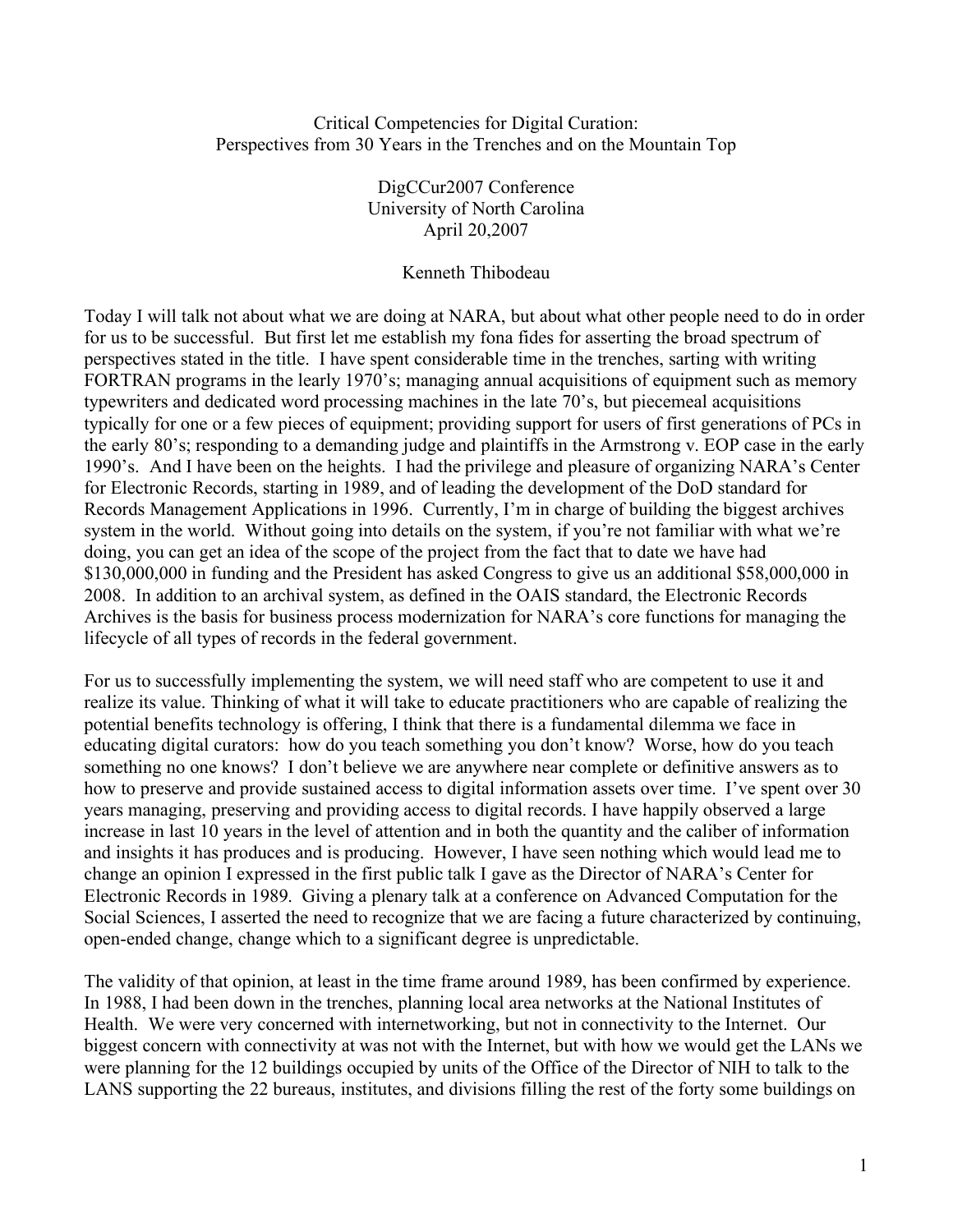the NIH campus. At that time the Internet simply wasn't significant. Consider just a few historical facts. The first dial-up connection to the Internet would not be made until 1991. Tim Berners-Lee wouldn't release the World Wide Web until 1993. Gopher hadn't even been invented yet. At NIH we ignored the Internet. Other people paid a lot of attention to it, devoting a lot of attention to planning for internetworking. This led to the development of the ISO Open System Interconnection (OSI) standard. It promised to define the path to expanded and improved digital communication. In 1988, the Department of Defense adopted the OSI standard for digital communications, qualifying TCP/IP as an interim solution. The whole federal government followed suit, establishing GOSIP, the Government OSI Protocol as its standard. The "interim" is which TCP/IP has served as the foundation has now lasted two decades and there's no evidence it will end.

I believe my 1989 opinion is still valid today. There is no reason to assume that change will stop or even slow down in the foreseeable future. We have to accept what we know about IT today may be outdated and irrelevant in a few years. We have to accept that what may be simple changes in IT, such as changes not in the characteristics or capabilities of IT, but merely in its quantities can have profound implications. In 1989, the world surpassed 100,000 Internet hosts, rapidly growing from 10,000 two years earlier. This year, 2007, there are over 430,000,000 million. A world with over 400,000,000 Internet hosts is very different than one with a hundred thousand. A world with the World Wide Web is very different than one which relies primarily on ftp to move digital information. A world with ready access to Google, MySpace, and YouTube is very different from one in which the miniscule fraction of people who accessed the Internet relied on Gopher and WAIS.

It's not unreasonable to assume that technological innovations across the next twenty years will be at least as novel and as significant as any we've seen in the last twenty. Some changes we can forsee. We can be sure the Internet will continue to grow and its character will continue to change. One basis for that prediction: today 40 % of people use the Internet as their primary source of news, but only 10% of the money invested in advertising goes to the internet. Advertising dollars will follow the customer, intensifying the kind of impacts we've already seen from advertising. The pace of technological change, even if it does not accelerate, has a compounding effect. Stratton Sclavos, the Chairman and CEO of VeriSign reports that they need not to update or refresh hardware or software, but to re-architect their system at a frequency of 5-7 years.

I'm sure many of you have read the white paper, The Expanding Digital Universe, published by IDC last month. IDC reported that last year "the amount of digital information created, captured, and replicated was 161 exabytes or 161 billion gigabytes. This is about 3 million times the information in all the books ever written." IDC goes on to predict that "Between 2006 and 2010, the information added annually to the digital universe will increase more than six fold from 161 exabytes to 988 exabytes." The amount of new technical information in particular is estimated to double every 2 years. That means for a student starting a four-year degree half of what they learn in their first year of study will be outdated by their third year of study. Even if it were only 20% that became outmoded, it would have major implications for education.<sup>i</sup>

According to former Secretary of Education, Richard Riley, the top 10 jobs that will be most in-demand in 2010 didn't exist in 2004. Thus, schools are currently preparing students for jobs that don't yet exist using technologies that haven't been invented in order to solve problems we can't even define.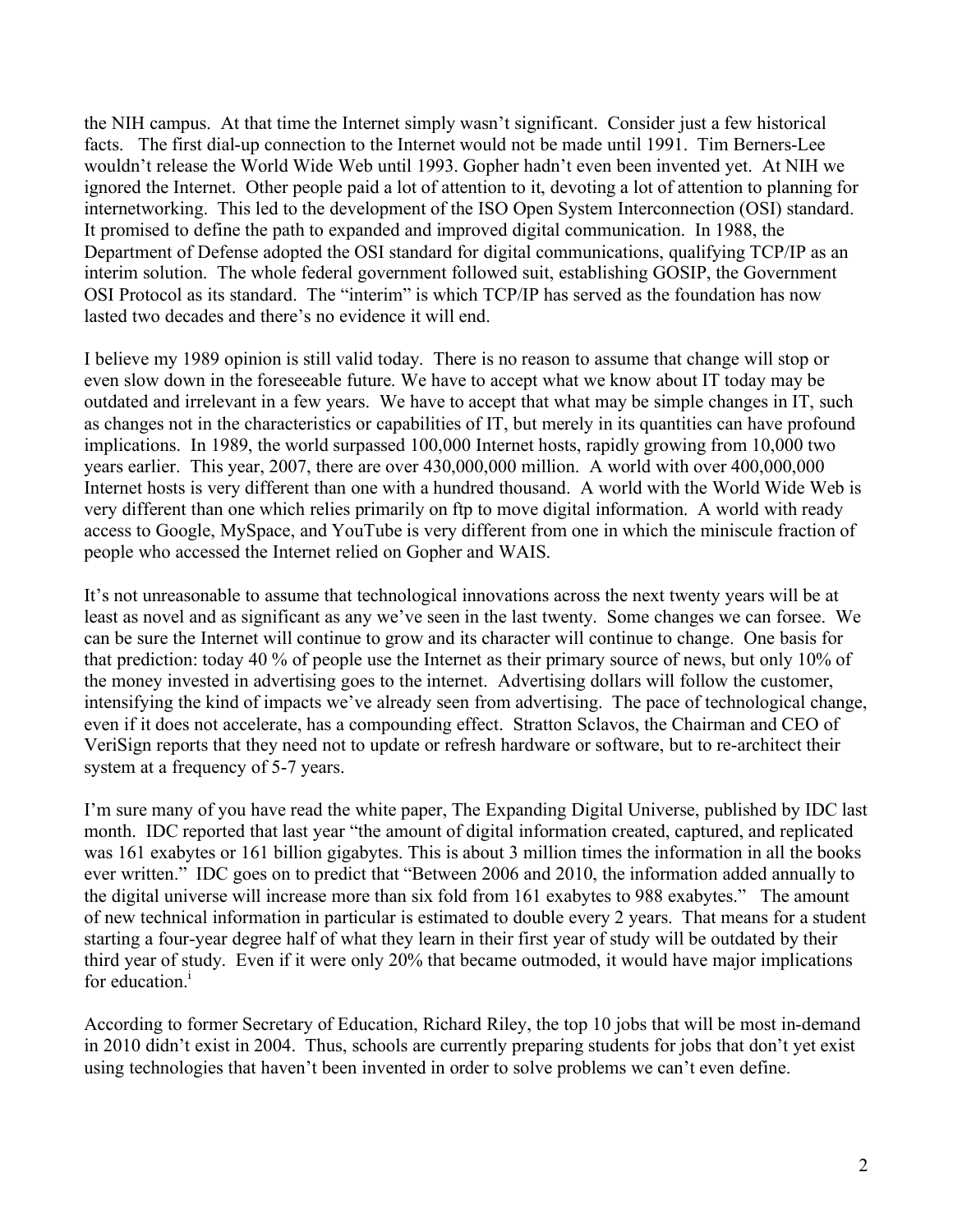How can you educate individuals to curate digital materials in this context? I would like to suggest that there are five critical competencies digital curators need to operate in this context. They are not all the competencies required. Nor are they necessarily more valuable than other competencies. But they are essential in the current and foreseeable environment.

# 1. Abstraction

Digital curators need to integrate the expectation of change into their basic approach. The volume of digital information is already too big and it's growing too fast; the problems of preserving and providing sustained access to digital assets in the global village are too complex; change is too fast and too widespread. What we know how to do will be rapidly outdated. We need to accept that there is not and never will be a permanent solution to the challenge of digital preservation; that trying to find any solution is a futile effort without the recognition that digital preservation is inseparable from sustained and ideally unfettered access, so that preservation solutions must be such that they enable future generations to take advantage of improvements in technologies for information discovery, delivery, and quality.

To do that, digital curators must be able to step back from any situation they face, whether it relates to the formats of the information assets they need to preserve, the relationships of preservers to producers, the tools used for curation, or the access demands they currently face, to step back and analyze problems and requirements in the abstract. The complexities we face necessitate an ability to articulate problems and solutions at multiple levels of abstraction. The goal is to be able to articulate approaches and strategies, which not only address known problems but to articulate approaches that are viable beyond immediate circumstances, across different or changing technologies, and in different organizations and communities. Such are capable of adapting and evolving in a future fraught with both the certainty of change and the uncertainty of its exact nature.

# 2. Application

Obviously, approaches and solutions articulated in the abstract need to be realized in action. While knowledge of a variety of fields such as archival science, library science, information science, computer science and so on is critical, in the end the work of archives, libraries, data centers and other organizations which curate information is a practicum. Curators must be able to apply their knowledge and skills in concrete situations. Thus, educators must lead students not to know digital curation, but to be digital curators.

3. Agility

To survive, hopefully to prosper in an ever changing world, digital curators must be agile. They must be able to address not only the problems of obsolescence, but also the two sided challenges of new technology. In appraisal, ingest and preservation, they have to be able to deal with formats and also with hardware and software they have never seen before, but they also have to be able both to recognize and capitalize on opportunities offered by new technologies. Most importantly, they will need be able to acquire and often to produce new knowledge and new skills. Professional digital curators should be able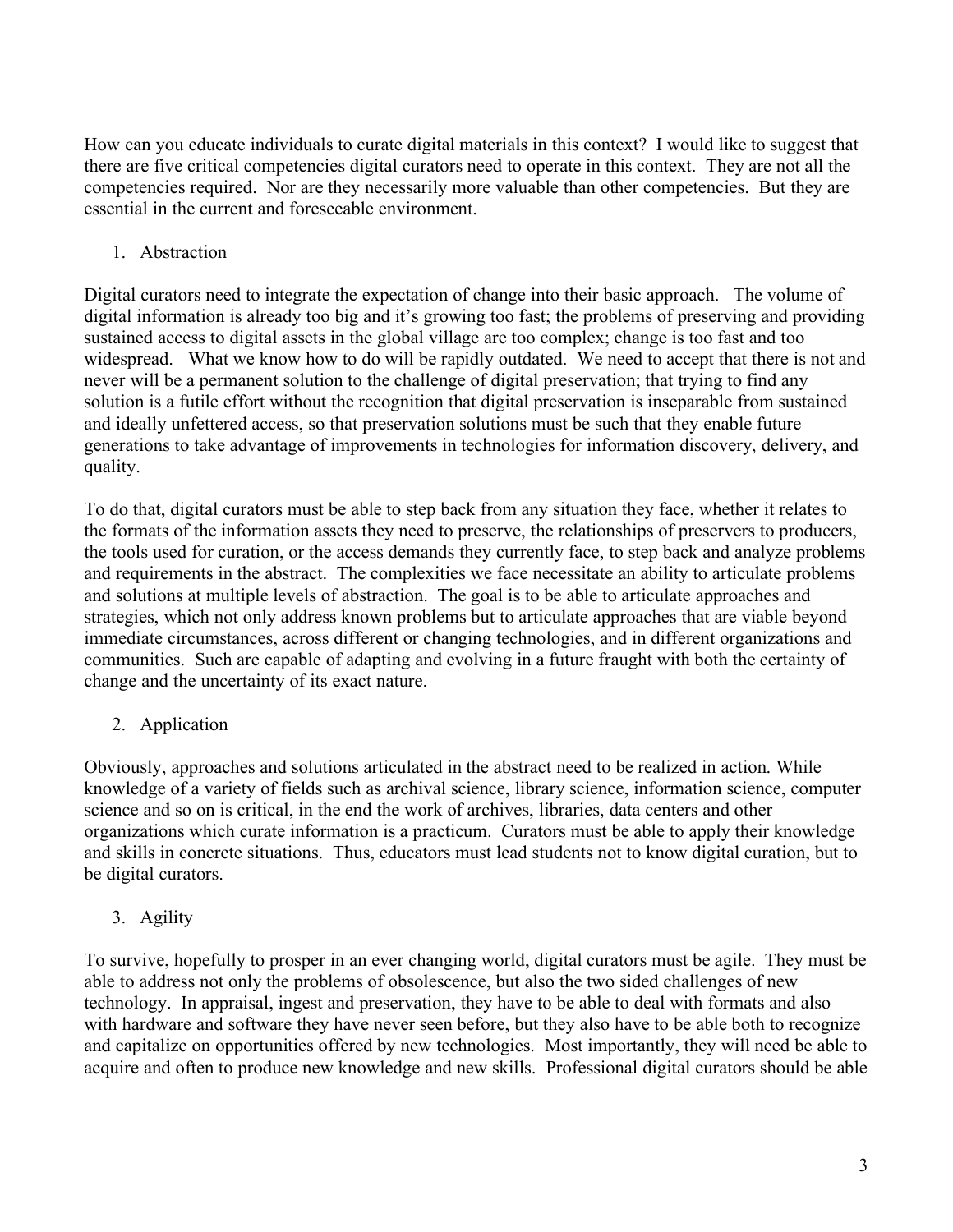to apply their knowledge and skill in a variety of different contexts, in interactions with various communities.

• Different Contexts

Personal contexts: According to the U.S. Department of Labor 1 out of 4 workers today is working for a company where they have been employed for less than one year. More than 1 out of 2 have worked for less than five years in their current organization. We have to educate digital curators so that they can apply their knowledge and skills across a mobile career path in different jobs and working for different employers.

Technical contexts: They need to be able to apply their knowledge and skills working with different technologies both within any time period and over the long term. They must be able to address short , medium and long term needs. They should be able to organize and carry out projects that span the system life cycle, but also to address needs at particular phases in it.

• Different Communities

Digital curators must be able to apply their knowledge and skills in different sectors: academic, government, for-profit and others. They must be able to work in different types of organizations including not only archives, libraries, and museums, but also information centers, data centers, and line operations.

They will need to participate both in networks of practice and in communities of practice both within the workplace and in virtual organizations that cross institutional, national and cultural boundaries. We should assume that many communities of practice will consist of specialists from a variety of disciplines. A basic requirement for digital curators is to be able to converse with, learn from and inform other types of experts.

The community of practice must be a learning community. Critical role of formal education is to prepare practitioners to be life-long learners, not simply accretion, expansion or deepening of knowledge or skills learned in schools, but even and especially to learn new skills to be able to adapt and replace previous knowledge.

## 4. Professional Expertise

Practitioners must not merely be able to put their knowledge to use. They must perform at the level of professional experts. Digital curation does not exist, and should not be practiced, for its own sake. While it may – and hopefully will – mature, we have not yet reached a state of knowledge and expertise about the nature, management, and preservation of digital information that we can separate digital curation as a distinct profession or independent area of practice. It should work towards objectives which are externally defined. It should pursue those objectives richly informed by the concepts, understanding and methods for curation of records, library materials, data sets, or museum collections imparted by the established disciplines which focus on those types of assets. Nor, at this stage could digital curation could be crafted as a multidisciplinary amalgam of knowledge and skills drawing